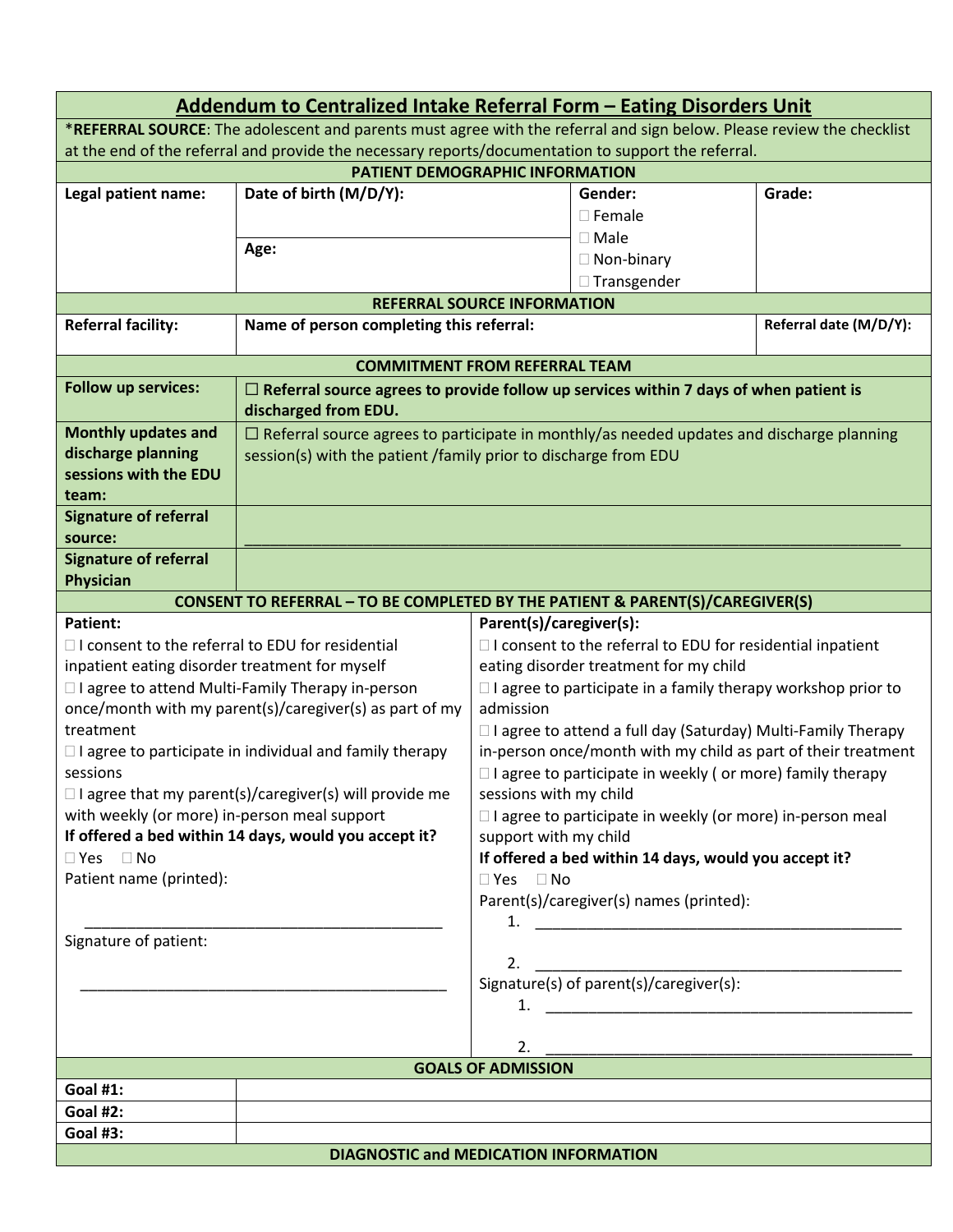| <b>Eating disorder</b>        | $\Box$ Anorexia Nervosa                                                                                                                                                                                              |                                              |                                                                                                                             |  |  |
|-------------------------------|----------------------------------------------------------------------------------------------------------------------------------------------------------------------------------------------------------------------|----------------------------------------------|-----------------------------------------------------------------------------------------------------------------------------|--|--|
| diagnosis:                    | Subtype: □ Restrictive □ Binge-purge                                                                                                                                                                                 |                                              |                                                                                                                             |  |  |
|                               | $\Box$ Bulimia Nervosa                                                                                                                                                                                               |                                              |                                                                                                                             |  |  |
|                               | □ Avoidant Restrictive Food Intake Disorder                                                                                                                                                                          |                                              |                                                                                                                             |  |  |
|                               |                                                                                                                                                                                                                      | □ Other Specified Feeding or Eating Disorder |                                                                                                                             |  |  |
|                               | □ Unspecified Feeding or Eating Disorder                                                                                                                                                                             |                                              |                                                                                                                             |  |  |
|                               | Age at diagnosis:                                                                                                                                                                                                    |                                              |                                                                                                                             |  |  |
| Other psychiatric             | $\Box$ Without comorbid psychiatric diagnosis                                                                                                                                                                        |                                              |                                                                                                                             |  |  |
| diagnosis:                    | $\Box$ With comorbid psychiatric diagnosis                                                                                                                                                                           |                                              |                                                                                                                             |  |  |
|                               | Mood Disorder:                                                                                                                                                                                                       |                                              |                                                                                                                             |  |  |
|                               | Anxiety:                                                                                                                                                                                                             |                                              |                                                                                                                             |  |  |
|                               | <b>Affect Regulation Disorder:</b>                                                                                                                                                                                   |                                              |                                                                                                                             |  |  |
|                               | Other/Please specify including SH □ SI □ Safety concerns□                                                                                                                                                            |                                              |                                                                                                                             |  |  |
|                               | Age of diagnosis:                                                                                                                                                                                                    |                                              |                                                                                                                             |  |  |
|                               | Psychiatric symptoms:                                                                                                                                                                                                |                                              |                                                                                                                             |  |  |
|                               | Interventions to treat:                                                                                                                                                                                              |                                              |                                                                                                                             |  |  |
| <b>Medical diagnosis:</b>     | $\Box$ Without comorbid medical diagnosis                                                                                                                                                                            |                                              |                                                                                                                             |  |  |
|                               | $\Box$ With comorbid medical diagnoses                                                                                                                                                                               |                                              |                                                                                                                             |  |  |
|                               | Diagnosis:                                                                                                                                                                                                           |                                              |                                                                                                                             |  |  |
|                               | Age at diagnosis:                                                                                                                                                                                                    |                                              |                                                                                                                             |  |  |
|                               | Symptoms:                                                                                                                                                                                                            |                                              |                                                                                                                             |  |  |
|                               | Interventions to treat:                                                                                                                                                                                              |                                              |                                                                                                                             |  |  |
| <b>Medication:</b>            | <b>Current medication(s)</b>                                                                                                                                                                                         |                                              |                                                                                                                             |  |  |
|                               | <b>Medication name</b>                                                                                                                                                                                               | Dosage                                       | Reason for starting                                                                                                         |  |  |
|                               |                                                                                                                                                                                                                      |                                              |                                                                                                                             |  |  |
|                               |                                                                                                                                                                                                                      |                                              |                                                                                                                             |  |  |
|                               |                                                                                                                                                                                                                      |                                              |                                                                                                                             |  |  |
|                               | <b>Past medication trials</b>                                                                                                                                                                                        |                                              |                                                                                                                             |  |  |
|                               | <b>Medication name</b><br>Reason for stopping<br>Dosage                                                                                                                                                              |                                              |                                                                                                                             |  |  |
|                               |                                                                                                                                                                                                                      |                                              |                                                                                                                             |  |  |
|                               |                                                                                                                                                                                                                      |                                              |                                                                                                                             |  |  |
|                               |                                                                                                                                                                                                                      |                                              |                                                                                                                             |  |  |
| <b>Allergies:</b>             | $\Box$ No known allergies                                                                                                                                                                                            |                                              |                                                                                                                             |  |  |
|                               | $\Box$ Known allergies                                                                                                                                                                                               |                                              |                                                                                                                             |  |  |
|                               | Symptoms:                                                                                                                                                                                                            |                                              |                                                                                                                             |  |  |
|                               | *Food allergies: Medical documentation must be provided to support specific food allergies.                                                                                                                          |                                              |                                                                                                                             |  |  |
|                               | <b>WEIGHT AND CURRENT FEEDING NEEDS</b>                                                                                                                                                                              |                                              |                                                                                                                             |  |  |
| Weight:                       | Date weight recorded (M/D/Y):<br>Current weight: $\_\_\_\_\_$ kg / $\_\_\_\_\_\_$                                                                                                                                    |                                              |                                                                                                                             |  |  |
|                               | lb                                                                                                                                                                                                                   |                                              |                                                                                                                             |  |  |
|                               | Estimated wellness weight:<br>kg/<br>lb.<br>Current % of progress weight (formula: progress weight/current weight x 100):<br>$\Box$ < 75% progress weight $\Box$ 75-85% progress weight $\Box$ > 85% progress weight |                                              |                                                                                                                             |  |  |
|                               |                                                                                                                                                                                                                      |                                              |                                                                                                                             |  |  |
|                               |                                                                                                                                                                                                                      |                                              |                                                                                                                             |  |  |
| <b>Current feeding needs:</b> | Oral nutrition in food: □ 100% □ >50% □ 50% □ <50% □ 0%                                                                                                                                                              |                                              |                                                                                                                             |  |  |
|                               |                                                                                                                                                                                                                      |                                              | Oral nutrition in supplements (Ensure, 2Cal, etc.): $\square$ 100% $\square$ >50% $\square$ 50% $\square$ <50% $\square$ 0% |  |  |
|                               | Nasogastric tube feeding (Ensure, 2Cal, etc.): □ 100% □ >50% □ 50% □ <50% □ 0%<br>Does the patient require the use of any of the following to support current feeding needs:                                         |                                              |                                                                                                                             |  |  |
|                               |                                                                                                                                                                                                                      |                                              |                                                                                                                             |  |  |
|                               | $\Box$ Medication<br>$\Box$ Physical intervention from staff                                                                                                                                                         |                                              |                                                                                                                             |  |  |
|                               | □ Mechanical restraints<br>□ Chemical restraints                                                                                                                                                                     |                                              |                                                                                                                             |  |  |
|                               | Is there any aggression or violence toward self or others during feeding? $\square$ Yes<br>$\Box$ No                                                                                                                 |                                              |                                                                                                                             |  |  |
|                               | Please describe:                                                                                                                                                                                                     |                                              |                                                                                                                             |  |  |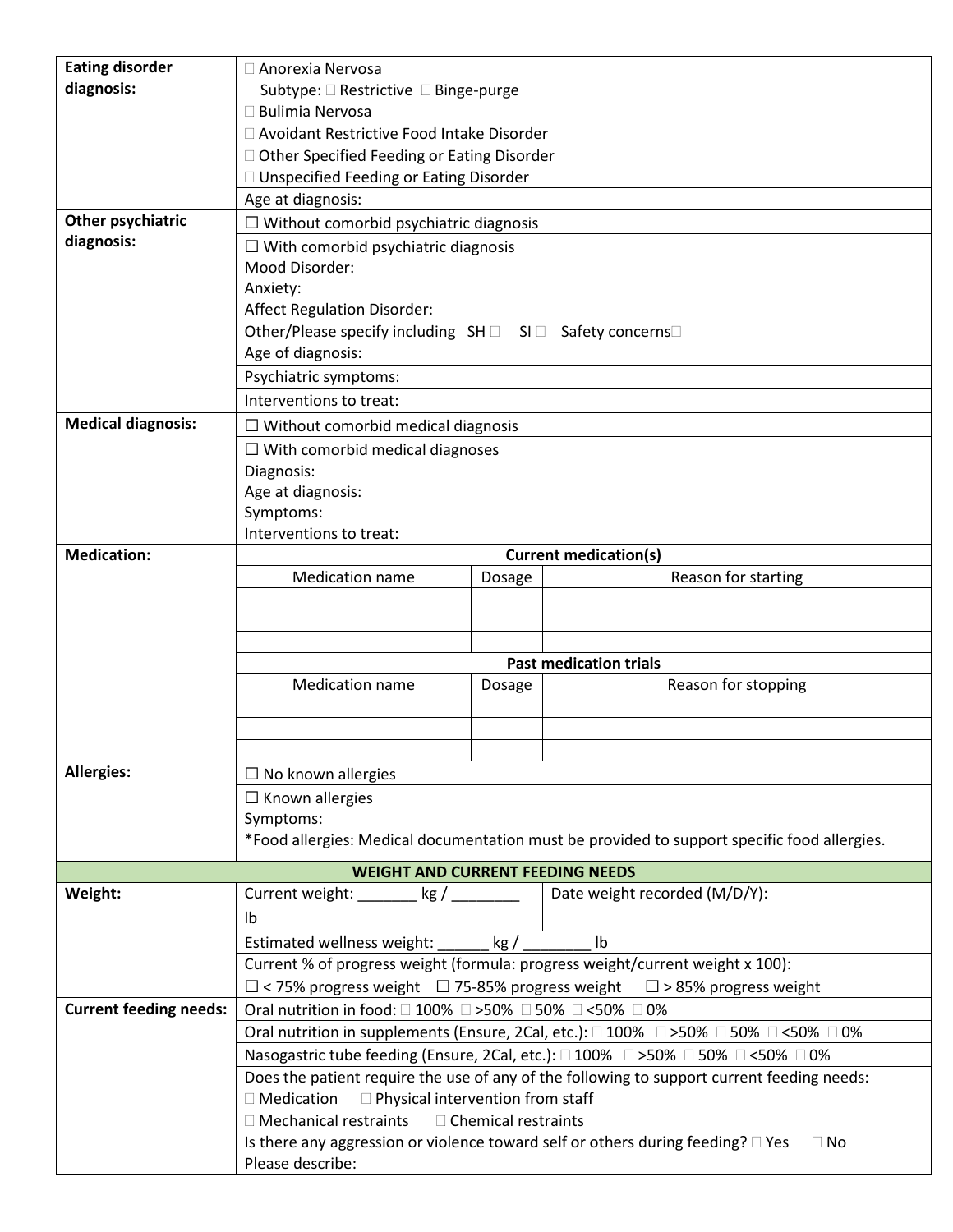| <b>EATING DISORDER TREATMENT HISTORY - Attach additional history if needed</b> |                                                                                         |                                                             |                                                                                                    |  |                   |          |
|--------------------------------------------------------------------------------|-----------------------------------------------------------------------------------------|-------------------------------------------------------------|----------------------------------------------------------------------------------------------------|--|-------------------|----------|
| <b>Inpatient eating</b>                                                        | Total number of inpatient eating disorder admissions:                                   |                                                             |                                                                                                    |  |                   |          |
| disorder treatment:                                                            | $\Box$ Currently admitted and planning to discharge home to outpatient or day treatment |                                                             |                                                                                                    |  |                   |          |
|                                                                                | $\Box$ Currently admitted and unable to discharge home; please explain why              |                                                             |                                                                                                    |  |                   |          |
|                                                                                | Date of admission                                                                       | Facility                                                    | Reason for                                                                                         |  | Degree of success | Duration |
|                                                                                |                                                                                         |                                                             | admission                                                                                          |  |                   |          |
|                                                                                |                                                                                         |                                                             |                                                                                                    |  |                   |          |
|                                                                                |                                                                                         |                                                             |                                                                                                    |  |                   |          |
|                                                                                |                                                                                         |                                                             |                                                                                                    |  |                   |          |
|                                                                                |                                                                                         |                                                             |                                                                                                    |  |                   |          |
|                                                                                |                                                                                         |                                                             |                                                                                                    |  |                   |          |
| <b>Outpatient eating</b>                                                       | Total number of outpatient treatment attempts: ______                                   |                                                             |                                                                                                    |  |                   |          |
| disorder treatment:                                                            | $\Box$ Currently in outpatient treatment                                                |                                                             |                                                                                                    |  |                   |          |
|                                                                                | $\Box$ Has received past outpatient treatment                                           |                                                             |                                                                                                    |  |                   |          |
|                                                                                |                                                                                         |                                                             | $\Box$ No adequate outpatient ED treatment completed due to lack of local availability             |  |                   |          |
|                                                                                |                                                                                         |                                                             | $\Box$ No prior outpatient ED treatment completed although available - describe why:               |  |                   |          |
|                                                                                | Date of treatment                                                                       | Duration<br>Services received (ie/<br>Facility<br>Degree of |                                                                                                    |  |                   |          |
|                                                                                |                                                                                         |                                                             | education, FBT, MFT,                                                                               |  | success           |          |
|                                                                                |                                                                                         |                                                             | therapy, etc.)                                                                                     |  |                   |          |
|                                                                                |                                                                                         |                                                             |                                                                                                    |  |                   |          |
|                                                                                |                                                                                         |                                                             |                                                                                                    |  |                   |          |
|                                                                                |                                                                                         |                                                             |                                                                                                    |  |                   |          |
| <b>Eating disorder day</b><br>treatment:                                       | Total number of day treatment attempts: _____                                           |                                                             |                                                                                                    |  |                   |          |
|                                                                                | $\Box$ Currently in day treatment                                                       |                                                             |                                                                                                    |  |                   |          |
|                                                                                | $\Box$ Completed day treatment in the past                                              |                                                             |                                                                                                    |  |                   |          |
|                                                                                | $\Box$ Attempted day treatment but unable to complete - describe why:                   |                                                             |                                                                                                    |  |                   |          |
|                                                                                | $\Box$ No day treatment completed due to lack of local availability                     |                                                             |                                                                                                    |  |                   |          |
|                                                                                | $\Box$ No day treatment completed although available – describe why:                    |                                                             |                                                                                                    |  |                   |          |
|                                                                                | Date of treatment                                                                       | Facility                                                    | Services received                                                                                  |  | Degree of success | Duration |
|                                                                                |                                                                                         |                                                             |                                                                                                    |  |                   |          |
|                                                                                |                                                                                         |                                                             | PSYCHIATRIC TREATMENT HISTORY NOT RELATED TO EATING DISORDER - Attach additional history if needed |  |                   |          |
| Inpatient psychiatric                                                          | Total number of inpatient psychiatric admissions:                                       |                                                             |                                                                                                    |  |                   |          |
| treatment (not related                                                         | $\Box$ Currently admitted and planning to discharge home to other treatment (describe): |                                                             |                                                                                                    |  |                   |          |
| to eating disorder):                                                           | $\Box$ Currently admitted and unable to discharge home                                  |                                                             |                                                                                                    |  |                   |          |
|                                                                                | Date of admission                                                                       | Facility                                                    | Reason for                                                                                         |  | Degree of success | Duration |
|                                                                                |                                                                                         |                                                             | admission                                                                                          |  |                   |          |
|                                                                                |                                                                                         |                                                             |                                                                                                    |  |                   |          |
|                                                                                |                                                                                         |                                                             |                                                                                                    |  |                   |          |
|                                                                                |                                                                                         |                                                             |                                                                                                    |  |                   |          |
| Outpatient/day                                                                 |                                                                                         |                                                             | Describe any outpatient or day treatment psychiatric treatment history below:                      |  |                   |          |
| treatment psychiatric                                                          | Date of treatment                                                                       | Facility                                                    | Services received                                                                                  |  | Degree of success | Duration |
| treatment:                                                                     |                                                                                         |                                                             |                                                                                                    |  |                   |          |
|                                                                                |                                                                                         |                                                             |                                                                                                    |  |                   |          |
|                                                                                |                                                                                         |                                                             |                                                                                                    |  |                   |          |
|                                                                                |                                                                                         |                                                             |                                                                                                    |  |                   |          |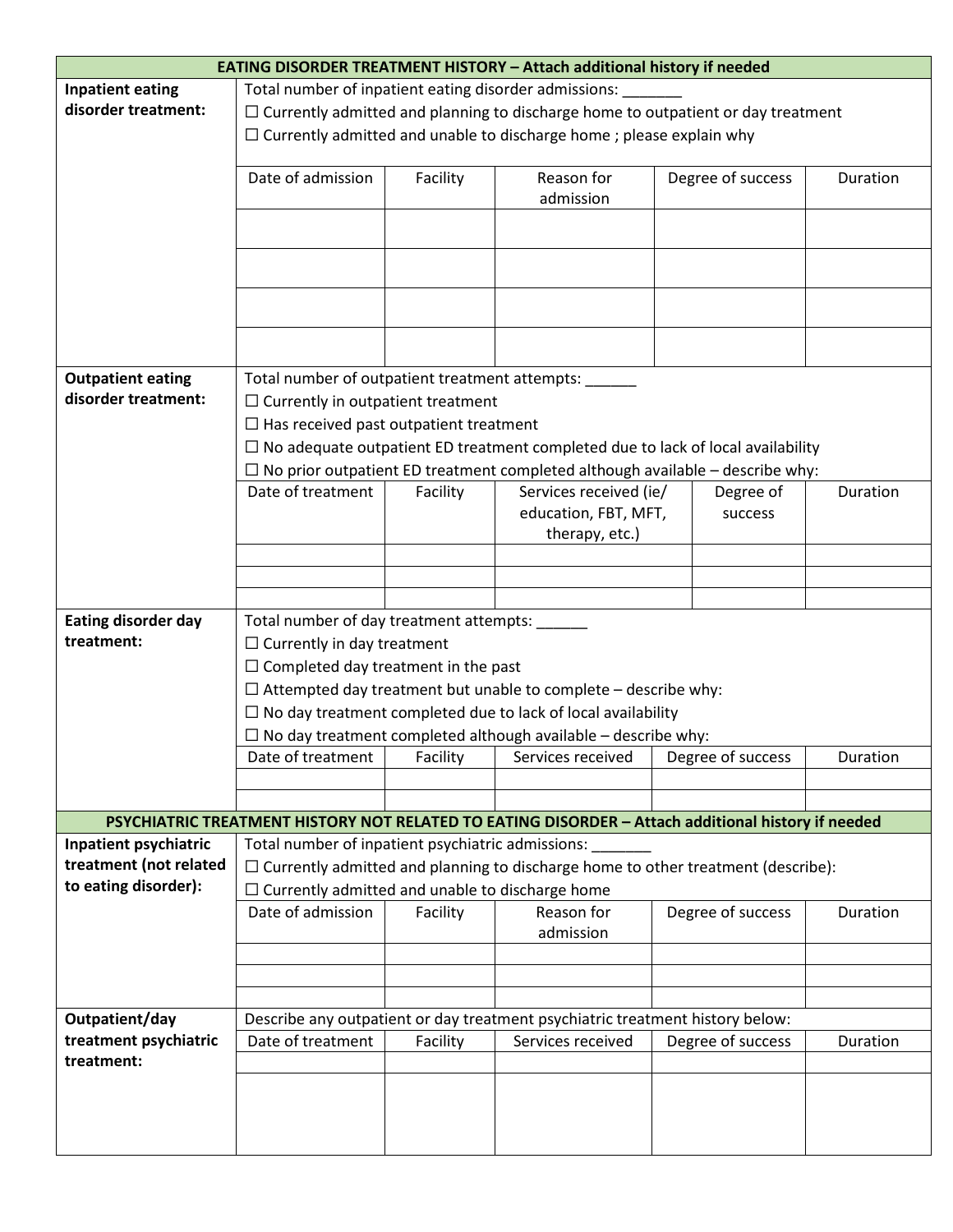| <b>EATING DISORDER SYMPTOMS &amp; BEHAVIOURS</b><br>Mild = a few times per month; moderate = weekly to several times a week; severe = daily to multiple times a day |                                                                               |                      |                                                                                                                 |  |
|---------------------------------------------------------------------------------------------------------------------------------------------------------------------|-------------------------------------------------------------------------------|----------------------|-----------------------------------------------------------------------------------------------------------------|--|
| Symptom/behaviour                                                                                                                                                   | Past                                                                          | <b>Current</b>       | Severity of symptoms/behaviours                                                                                 |  |
| list                                                                                                                                                                |                                                                               |                      |                                                                                                                 |  |
| <b>Restriction</b>                                                                                                                                                  | $\Box$ Yes $\Box$ No                                                          | $\Box$ Yes $\Box$ No | $\Box$ Mild<br>□ Moderate<br>$\square$ Severe                                                                   |  |
| <b>Bingeing</b>                                                                                                                                                     | $\Box$ Yes $\Box$ No                                                          | $\Box$ Yes $\Box$ No | $\Box$ Mild<br>□ Moderate<br>$\square$ Severe                                                                   |  |
| <b>Purging</b>                                                                                                                                                      | $\Box$ Yes $\Box$ No                                                          | $\Box$ Yes $\Box$ No | $\Box$ Mild<br>$\Box$ Moderate<br>$\square$ Severe                                                              |  |
| <b>Exercise</b>                                                                                                                                                     | $\Box$ Yes $\Box$ No                                                          | $\Box$ Yes $\Box$ No | $\Box$ Mild<br>□ Moderate<br>$\square$ Severe                                                                   |  |
| Laxative use                                                                                                                                                        | $\Box$ Yes $\Box$ No                                                          | $\Box$ Yes $\Box$ No | $\Box$ Mild<br>$\Box$ Moderate<br>$\square$ Severe                                                              |  |
| Ipecac use                                                                                                                                                          | $\Box$ Yes $\Box$ No                                                          | $\Box$ Yes $\Box$ No | $\Box$ Mild<br>$\Box$ Moderate<br>$\square$ Severe                                                              |  |
| <b>Temperature control</b>                                                                                                                                          | $\Box$ Yes $\Box$ No                                                          | $\Box$ Yes $\Box$ No | $\Box$ Mild<br>$\Box$ Moderate<br>$\square$ Severe                                                              |  |
| <b>Pica</b>                                                                                                                                                         | $\Box$ Yes $\Box$ No                                                          | $\Box$ Yes $\Box$ No | $\Box$ Mild<br>$\Box$ Moderate<br>$\square$ Severe                                                              |  |
| Rumination                                                                                                                                                          | $\Box$ Yes $\Box$ No                                                          | $\Box$ Yes $\Box$ No | $\Box$ Mild<br>□ Moderate<br>$\square$ Severe                                                                   |  |
| <b>Chewing &amp; spitting</b><br>food                                                                                                                               | $\Box$ Yes $\Box$ No                                                          | $\Box$ Yes $\Box$ No | $\Box$ Mild<br>$\Box$ Moderate<br>$\square$ Severe                                                              |  |
| <b>Night eating</b>                                                                                                                                                 | $\Box$ Yes $\Box$ No                                                          | $\Box$ Yes $\Box$ No | $\Box$ Mild<br>$\Box$ Moderate<br>$\square$ Severe                                                              |  |
| <b>Selective eating</b>                                                                                                                                             | $\Box$ Yes $\Box$ No                                                          | $\Box$ Yes $\Box$ No | $\Box$ Mild<br>$\Box$ Moderate<br>$\square$ Severe                                                              |  |
| <b>Other (please</b><br>comment):                                                                                                                                   | $\Box$ Yes $\Box$ No                                                          | $\Box$ Yes $\Box$ No | $\Box$ Mild<br>□ Moderate<br>$\square$ Severe                                                                   |  |
|                                                                                                                                                                     |                                                                               |                      | <b>BEHAVIOURAL SYMPTOMS - AGGRESSION, SELF-HARM, &amp; SUICIDAL BEHAVIOURS</b>                                  |  |
|                                                                                                                                                                     |                                                                               |                      | Mild = a few times per month; moderate = weekly to several times a week; severe = daily to multiple times a day |  |
| Symptoms/behaviour<br>list                                                                                                                                          | Past                                                                          | <b>Current</b>       | Severity of symptoms/behaviours                                                                                 |  |
| <b>Aggression toward</b>                                                                                                                                            | $\Box$ Yes $\Box$ No                                                          | $\Box$ Yes $\Box$ No | $\Box$ Mild<br>□ Moderate<br>□ Severe                                                                           |  |
| others                                                                                                                                                              | Methods:                                                                      |                      |                                                                                                                 |  |
|                                                                                                                                                                     | Context:                                                                      |                      |                                                                                                                 |  |
| Self-harm                                                                                                                                                           | $\Box$ Yes $\Box$ No                                                          | $\Box$ Yes $\Box$ No | $\Box$ Mild<br>□ Moderate<br>$\square$ Severe                                                                   |  |
|                                                                                                                                                                     | Methods:                                                                      |                      |                                                                                                                 |  |
|                                                                                                                                                                     | Context:                                                                      |                      |                                                                                                                 |  |
| Suicidal plan - no                                                                                                                                                  | $\Box$ Yes $\Box$ No                                                          | $\Box$ Yes $\Box$ No | $\Box$ Mild<br>$\Box$ Moderate<br>$\square$ Severe                                                              |  |
| intent                                                                                                                                                              | Methods:                                                                      |                      |                                                                                                                 |  |
|                                                                                                                                                                     | Context:                                                                      |                      |                                                                                                                 |  |
| Suicidal plan with                                                                                                                                                  | $\Box$ Yes $\Box$ No                                                          | $\Box$ Yes $\Box$ No | $\Box$ Mild<br>$\Box$ Moderate<br>$\Box$ Severe                                                                 |  |
| intent                                                                                                                                                              | Methods:                                                                      |                      |                                                                                                                 |  |
|                                                                                                                                                                     | Context:                                                                      |                      |                                                                                                                 |  |
| Suicide attempt                                                                                                                                                     | $\Box$ Yes $\Box$ No                                                          | $\Box$ Yes $\Box$ No | $\Box$ Mild<br>□ Moderate<br>$\square$ Severe                                                                   |  |
|                                                                                                                                                                     | Methods:                                                                      |                      |                                                                                                                 |  |
|                                                                                                                                                                     | Context:                                                                      |                      |                                                                                                                 |  |
|                                                                                                                                                                     | # of attempts:                                                                |                      |                                                                                                                 |  |
|                                                                                                                                                                     |                                                                               |                      | <b>FAMILY SUPPORT &amp; COMMITMENT TO TREATMENT</b>                                                             |  |
| Living arrangements:                                                                                                                                                | Patient lives with:                                                           |                      |                                                                                                                 |  |
|                                                                                                                                                                     | Does patient have siblings? $\square$ Yes $\square$ No Describe:<br>Describe: |                      |                                                                                                                 |  |
| Legal custody                                                                                                                                                       | $\Box$ Other situation<br>Describe:                                           |                      |                                                                                                                 |  |
| arrangements:                                                                                                                                                       |                                                                               |                      |                                                                                                                 |  |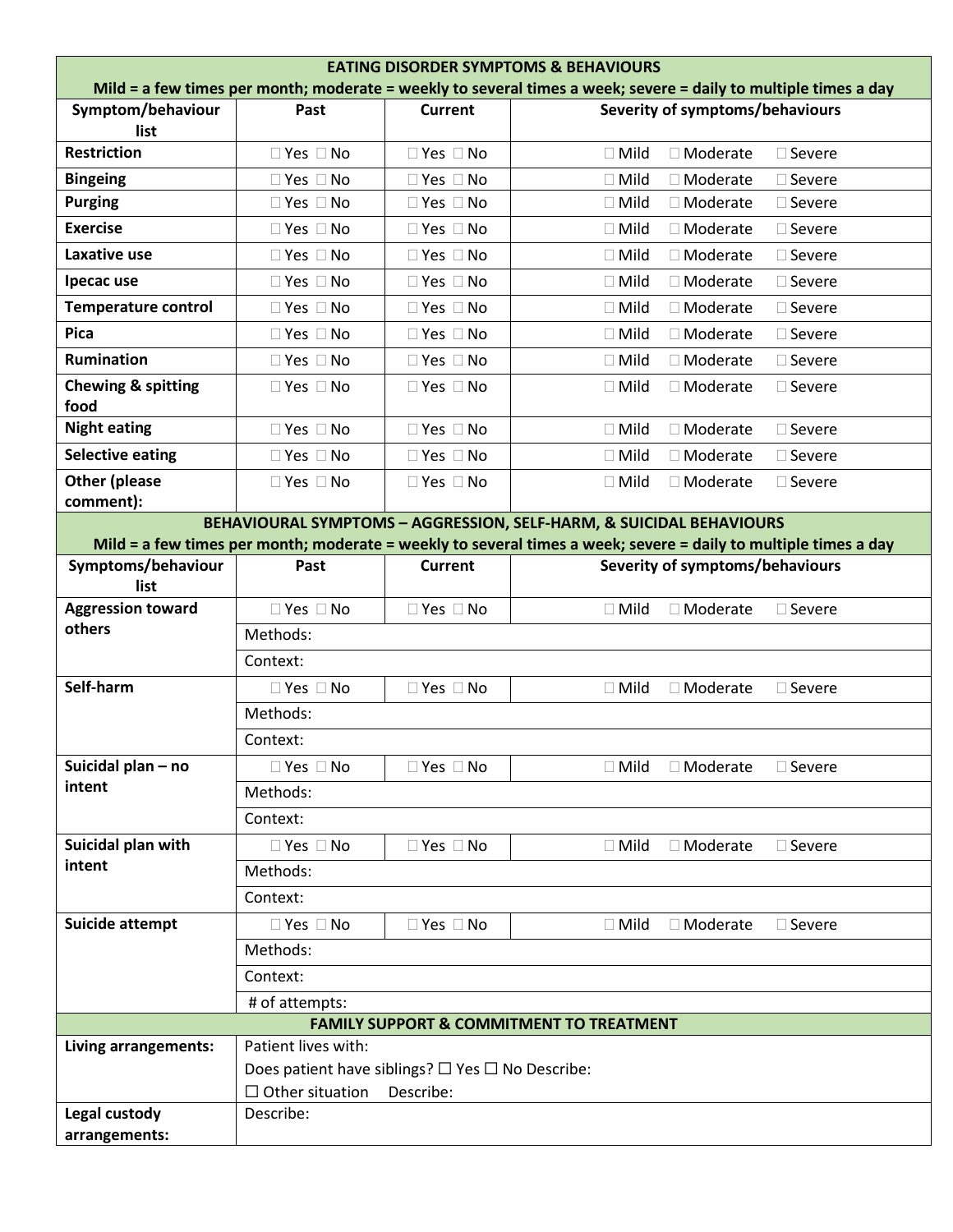| Family/caregiver<br>support:              | Describe the patient and family/caregiver relationship and dynamics, including siblings:                                   |  |  |  |  |  |
|-------------------------------------------|----------------------------------------------------------------------------------------------------------------------------|--|--|--|--|--|
|                                           | Describe how the family/caregiver provides support to their child and any barriers or difficulties<br>that impact care:    |  |  |  |  |  |
|                                           | Please describe family/caregiver commitment to residential treatment and any barriers or<br>difficulties that impact care: |  |  |  |  |  |
| <b>Medical Information</b>                |                                                                                                                            |  |  |  |  |  |
| Height:                                   | Date height recorded (M/D/Y):<br>Current height:<br>cm                                                                     |  |  |  |  |  |
| <b>Menstrual function:</b>                | $\Box$ Normal                                                                                                              |  |  |  |  |  |
|                                           | $\Box$ Primary amenorrhea                                                                                                  |  |  |  |  |  |
|                                           | $\Box$ Secondary amenorrhea (no vaginal bleeding >3 months)                                                                |  |  |  |  |  |
|                                           | Date of last menstrual period (M/D/Y):                                                                                     |  |  |  |  |  |
| ECG:                                      | Date of most recent ECG (M/D/Y):                                                                                           |  |  |  |  |  |
| *Must be completed                        | $\Box$ Normal                                                                                                              |  |  |  |  |  |
| within the past 4                         | $\Box$ Bradycardia                                                                                                         |  |  |  |  |  |
| weeks before the                          | $\Box$ Other abnormalities                                                                                                 |  |  |  |  |  |
| referral                                  | Please list abnormalities:                                                                                                 |  |  |  |  |  |
| <b>Bloodwork:</b>                         | Date of last bloodwork (M/D/Y):                                                                                            |  |  |  |  |  |
| *Must be completed                        | Labs requested: CBC and diff, electrolytes (calcium, magnesium, phosphate), glucose, urea,                                 |  |  |  |  |  |
| within the past 4                         | creatinine, AST, ALT, GGT, alkaline phosphatases, albumin, Vit b12, TSH, Ferritin                                          |  |  |  |  |  |
| weeks before the                          | $\Box$ Normal lab results                                                                                                  |  |  |  |  |  |
| referral                                  | $\Box$ Borderline lab results                                                                                              |  |  |  |  |  |
|                                           | $\Box$ Abnormal lab results                                                                                                |  |  |  |  |  |
|                                           | Please list borderline or abnormal results:                                                                                |  |  |  |  |  |
| <b>Heart rate:</b>                        | Date information was obtained (m/d/y):                                                                                     |  |  |  |  |  |
|                                           | beats/min                                                                                                                  |  |  |  |  |  |
|                                           | beats/min<br>Sitting: ________________                                                                                     |  |  |  |  |  |
|                                           | Standing: 1988<br>beats/min                                                                                                |  |  |  |  |  |
|                                           | $\Box$ < 50 beats/min or orthostatic rise >10                                                                              |  |  |  |  |  |
|                                           | $\square$ 50-60 beats/min                                                                                                  |  |  |  |  |  |
|                                           | $\square$ >60 beats/min                                                                                                    |  |  |  |  |  |
| <b>Blood pressure:</b>                    | Date information was obtained (m/d/y):                                                                                     |  |  |  |  |  |
|                                           | Lying: $\qquad$ /<br>mm/hg                                                                                                 |  |  |  |  |  |
|                                           | Standing:<br>mm/hg                                                                                                         |  |  |  |  |  |
|                                           | $\Box$ < 80/50 or orthostatic drop > 20                                                                                    |  |  |  |  |  |
|                                           | $\Box$ Normal blood pressure for age                                                                                       |  |  |  |  |  |
| Oral temperature:<br><b>Vaccinations:</b> | Celsius:                                                                                                                   |  |  |  |  |  |
|                                           | Please submit a copy of up to date vaccinations.                                                                           |  |  |  |  |  |

Referral acceptance will include a two-part assessment. The initial stage will include members of the Ontario Shores EDU team reviewing the referral. Should the referral meet initial criteria, the patient will participate in the second stage which will include an out patient assessment conducted by an Ontario Shores Psychiatrist via OTN. At that time, a decision will be made re referral acceptance**.** 

### **Referral criteria**:

• The client must be between 12 years of age and 17 years of age. The referral must be submitted at least four months prior to their 18th birthday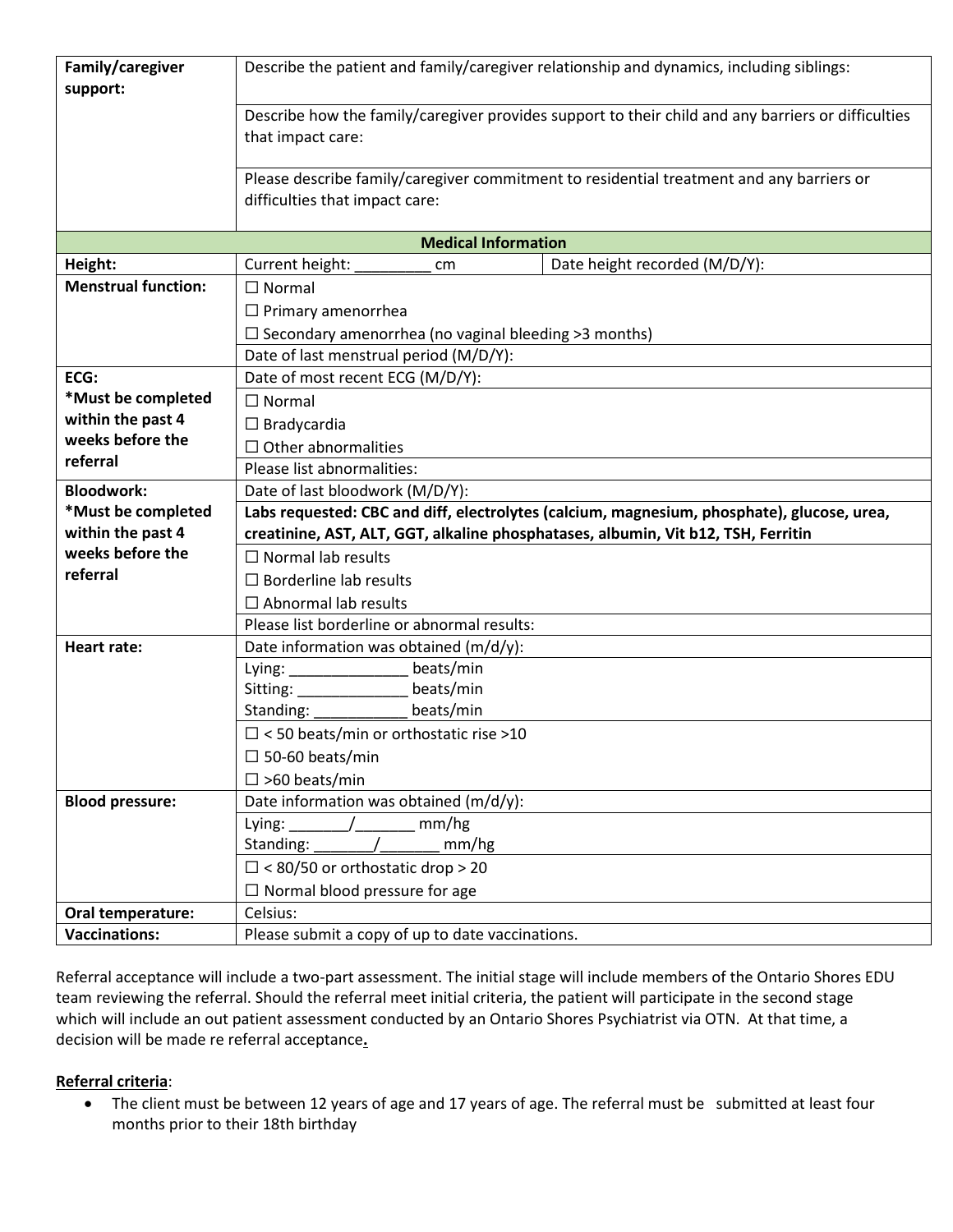- All treatment options for eating disorders available in the client's community have been unable to assist the adolescent achieve recovery.
- The Adolescent is unlikely to benefit from less intensive treatment other than an inpatient admission to Ontario Shores.
- Serious eating disorder symptoms continue after less intensive treatments in the community have been undertaken. i.e. day treatment/ outpatients if available in the community.
- Referring health care provider/agency is able to commit to provide appropriate follow-up after the teen has completed the Ontario Shores Eating Disorder program. Referring team will sign a repatriation agreement that is attached to the referral.
- Is actively engaged in treatment; treatment is uninterrupted until admission.

## **Referral exclusion criteria:**

- Patient has not signed the agreement to referral
- Patients without a clear commitment to treatment
- Active SH
- Active SI
- SI/SH psych admissions within the last 3 months.
- Referral sources not agreeing to provide follow up services within 7 days of discharge from Ontario Shores. Please see Discharge Service Agreement attached and send with the referral.
- If the referral is incomplete within 30 days of receipt, the referral will close.

### **Admission criteria:**

- > 80 % weight restored. Each case will be reviewed by the receiving physician prior to admission.
- Consuming all nutrition orally- preferably all food but agreeable to supplement (ensure) if meal is not consumed. Ready and willing to participate in active meal support at a table with peer group and EDU staff.
- No NG within past month or active plan for NG within the past month.
- Voluntary, Capable and motivated to be admitted to the program. Not to be Involuntary or Incapable; this is an elective admission from the community or a hospital.
- Minimal self-harm; no active suicidal ideation for the past month
- Discharge follow up agreement received

An Ontario Shores physician will contact the referring physician 24-48 hours prior to admission to ensure:

- Is medically cleared
- > 80 % weight restored. Each case will be reviewed by the receiving physician prior to admission.

### Physiological:

- Heart rate >50 bpm at daytime, >45 bpm at night
- Orthostatic increase not higher than: 35 HR and >20 mm hg systolic and > 10 mm hg
- $\bullet$  diastolic BP : > 90/45 mmHg
- Body temperature > 35.6C
- No electrolyte disturbance-(hypokalemia, Hypoglycemia , hyponatremia , hypophosphatemia)
- No abnormalities in ECG (ECG within last 2 weeks)
- No acute medical complications: syncope, seizures, cardiac failure, renal failure,
- No dehydration
- Pregnancy
- Esophageal tears
- Cardiac arrhythmias including prolonged QTC
- Hematemesis
- Documents re 7 days prior admission\_\_\_\_\_\_\_\_\_( initials)